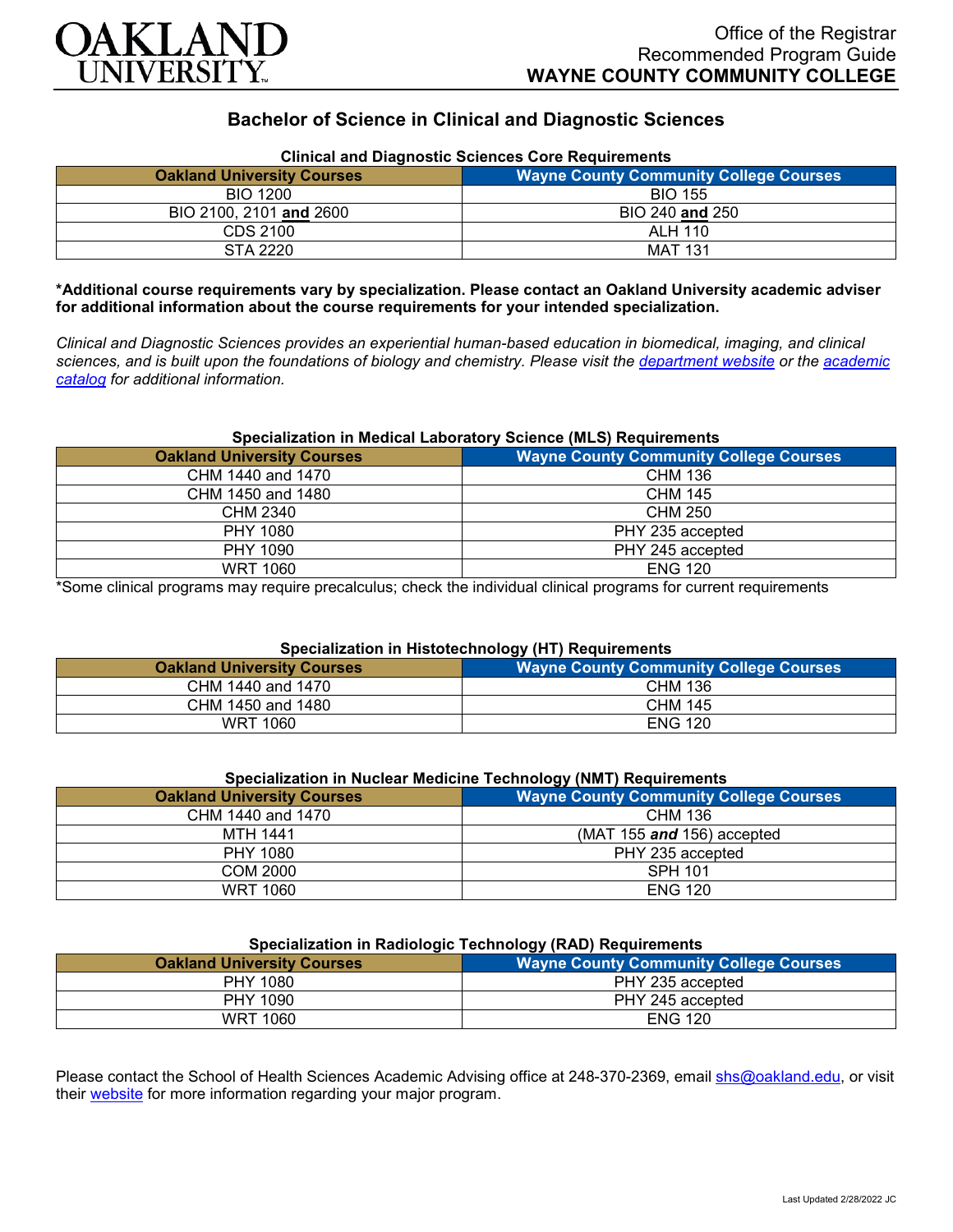

# **Bachelor of Science in Clinical and Diagnostic Sciences**

| <b>Clinical and Diagnostic Sciences Core Requirements</b> |                                               |  |
|-----------------------------------------------------------|-----------------------------------------------|--|
| <b>Oakland University Courses</b>                         | <b>Wayne County Community College Courses</b> |  |
| <b>BIO 1200</b>                                           | <b>BIO 155</b>                                |  |
| BIO 2100, 2101 and 2600                                   | BIO 240 and 250                               |  |
| CDS 2100                                                  | <b>ALH 110</b>                                |  |
| STA 2220                                                  | <b>MAT 131</b>                                |  |

**\*Additional course requirements vary by specialization. Please contact an Oakland University academic adviser for additional information about the course requirements for your intended specialization.**

*Clinical and Diagnostic Sciences provides an experiential human-based education in biomedical, imaging, and clinical sciences, and is built upon the foundations of biology and chemistry. Please visit the [department website](https://www.oakland.edu/shs/clinical-and-diagnostic-sciences/) or the [academic](http://catalog.oakland.edu/preview_program.php?catoid=53&poid=8663)  [catalog](http://catalog.oakland.edu/preview_program.php?catoid=53&poid=8663) for additional information.*

### **Specialization in Pre-Clinical Professions (Medicine, Dentistry, Optometry, Veterinary Medicine) Requirements**

| <b>Oakland University Courses</b>               | <b>Wayne County Community College Courses</b> |
|-------------------------------------------------|-----------------------------------------------|
| CHM 1440 and 1470                               | <b>CHM 136</b>                                |
| CHM 1450 and 1480                               | <b>CHM 145</b>                                |
| CHM 2340                                        | CHM 250                                       |
| <b>CHM 2350</b>                                 | <b>CHM 252</b>                                |
| CHM 2370                                        | <b>CHM 255</b>                                |
| PHY 1010 and 1100                               | <b>PHY 235</b>                                |
| PHY 1020 and 1110                               | <b>PHY 245</b>                                |
| <b>WRT 1060</b>                                 | <b>ENG 120</b>                                |
| Elective Credits (more options available at OU) | DT 130; ENG 119; MAT 171; PSY 200             |

### **Specialization in Pre-Pharmacy Requirements**

| <b>Oakland University Courses</b> | <b>Wayne County Community College Courses</b> |
|-----------------------------------|-----------------------------------------------|
| CHM 1440 and 1470                 | <b>CHM 136</b>                                |
| CHM 1450 and 1480                 | <b>CHM 145</b>                                |
| CHM 2340                          | <b>CHM 250</b>                                |
| <b>CHM 2350</b>                   | <b>CHM 252</b>                                |
| <b>CHM 2370</b>                   | <b>CHM 255</b>                                |
| MTH 1554                          | <b>MAT 171</b>                                |
| PHY 1010 and 1100                 | <b>PHY 235</b>                                |
| <b>WRT 1060</b>                   | <b>ENG 120</b>                                |

| <b>Specialization in Pre-Physician Assistant Requirements</b> |                                               |
|---------------------------------------------------------------|-----------------------------------------------|
| <b>Oakland University Courses</b>                             | <b>Wayne County Community College Courses</b> |
| <b>BIO 1201</b>                                               | Satisfied by completing (BIO 155 and 156)     |
| CHM 1440 and 1470                                             | <b>CHM 136</b>                                |
| CHM 1450 and 1480                                             | <b>CHM 145</b>                                |
| CHM 2340                                                      | <b>CHM 250</b>                                |
| NTR 2500                                                      | DT 130                                        |
| PHY 1010 and 1100                                             | <b>PHY 235</b>                                |
| <b>PSY 1000</b>                                               | <b>PSY 101</b>                                |
| <b>PSY 2250</b>                                               | <b>PSY 200</b>                                |
| WRT 1060                                                      | <b>ENG 120</b>                                |

Please contact the School of Health Sciences Academic Advising office at 248-370-2369, email [shs@oakland.edu,](mailto:shs@oakland.edu) or visit their [website](http://www.oakland.edu/shs/advising) for more information regarding your major program.